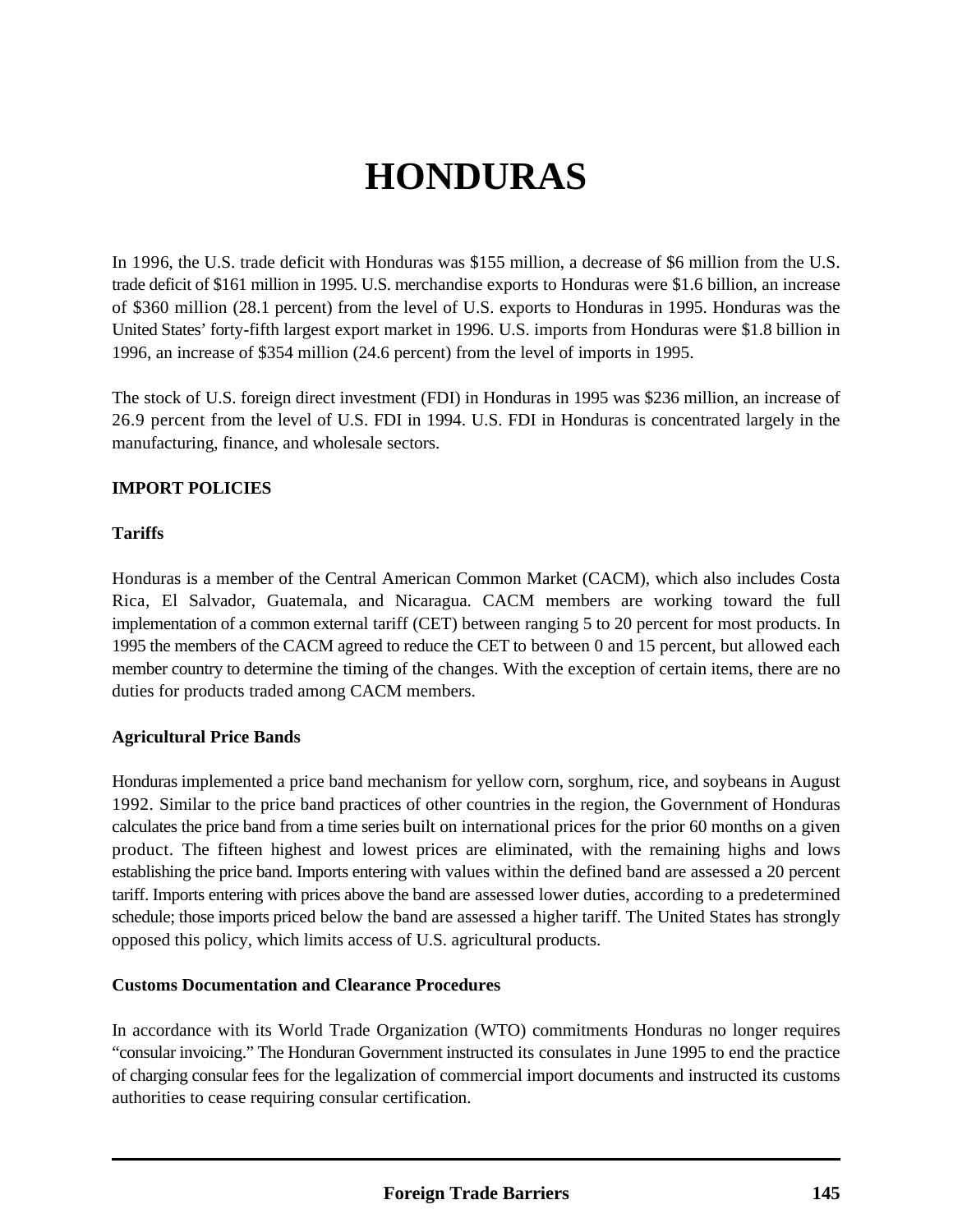# **Honduras**

# **STANDARDS, TESTING, LABELING, AND CERTIFICATION**

Although all import licensing requirements have been eliminated, Honduras has resorted to a sanitary inspection system that effectively denies market access to U.S. chicken parts. The Government of Honduras has committed formally not to use sanitary standards to artificially restrict U.S. imports of chicken, rice, and corn. Despite that commitment, Honduran authorities continue to restrict the issuance of sanitary and phytosanitary permits for chicken parts. Although Honduras has announced that it will discontinue its "discretionary" use of sanitary permits to control chicken imports, to date, the United States has seen no movement on this issue.

During 1996, the Government of Honduras implemented strict phytosanitary restrictions which effectively block U.S. exports of rough rice to Honduras. Honduras requires phytosanitary certificates from the country of origin to state that the rice comes from areas free of the tilletia barclayana fungus and that the rice itself is free of this fungus. The United States cannot meet this requirement as this harmless fungus is endemic to the United States and all other major rice producing areas of the world. The U.S. Government has voiced its opposition to these practices with Honduras and in the WTO. Although the Government of Honduras has committed formally not to use sanitary and phytosanitary standards to artificially restrict imports of chicken, rice, or corn, it continues to restrict the issuance of phytosanitary permits for rough rice.

#### **GOVERNMENT PROCUREMENT**

The Government Procurement Law (Decree No. 148.5) governs the contractual and purchasing relations of Honduran state agencies. Under this law, foreign firms are given national treatment for public bids and contractual arrangements with state agencies. In practice, U.S. firms frequently complain about the mismanagement and lack of transparency of the governmental bid processes. These deficiencies are particularly evident in telecommunications, pharmaceuticals, and energy public tenders.

## **LACK OF INTELLECTUAL PROPERTY PROTECTION**

In 1996, Honduras was identified in the "other observations" category of the U.S. Government's annual Special 301 review due to a lack of effective protection of intellectual property rights (IPR). Since 1992, Honduras has been the subject of a continuing review under the Generalized System of Preferences (GSP) for deficiencies in its IPR regime. On September 1, 1993, the Honduran Congress approved comprehensive copyright, trademark, and patent legislation. The Government of Honduras has drafted and submitted to the Honduran Assembly amendments intended to address shortcomings found in Honduras's 1993 copyright law, but that legislation has been pending for more than two years. The United States continues to work with Honduras to improve patent and trademark laws and to better its enforcement, particularly through negotiations on a bilateral IPR agreement and implementation of the WTO Agreement on Trade-Related Aspects of Intellectual Property Rights (TRIPS). The United States continues to monitor the adequacy and effectiveness of IPR protection in Honduras, particularly in the area of copyright protection.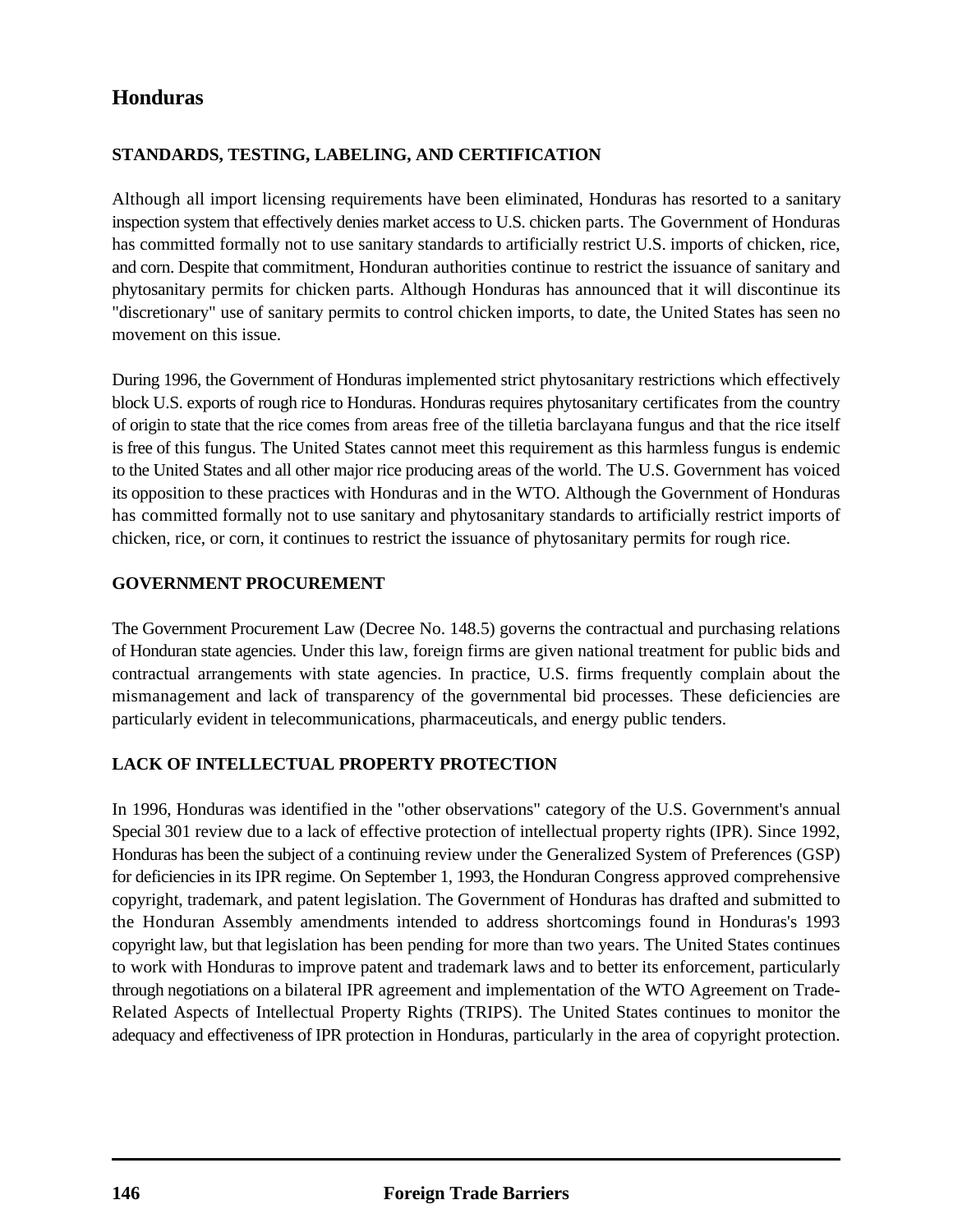# **Honduras**

## **Copyrights**

The piracy of books, sound and video recordings, compact discs, computer software, and television programs is widespread in Honduras. In 1992 the U.S. Trade Representative accepted a petition filed by the Motion Picture Export Association of America (MPEAA) under the GSP legislation which alleged widespread video/cable television piracy, estimated at \$2.5 million in lost revenue per year. Although Honduras enacted a reformed copyright law in August 1993 that addressed many of the substantive concerns raised in the GSP petition, the law failed to establish effective criminal penalties for copyright infringement and contained some technical problems related to cable television piracy. Since then, significant progress has been made toward curbing cable piracy and currently 85 percent of the cable market is legal. However, the payment of royalties by local cable companies to U.S. copyright holders has been late or, in some cases, local companies have not concluded royalty contracts. In May 1995, the Government of Honduras submitted to Congress major reforms in its copyright laws. This legislation is still under consideration.

A report prepared by the International Intellectual Property Alliance estimated that losses in Honduras due to copyright infringements cost U.S. firms \$5 million in 1996.

#### **Patents**

The patent law enacted in September 1993 provides patent protection for pharmaceuticals, although the patent term of seventeen years from the date of application must be extended by at least three years to meet international standards.

#### **Trademarks**

The illegitimate registration of well-known trademarks is a persistent problem in Honduras, in spite of 1993 modifications to the trademark law.

#### **INVESTMENT BARRIERS**

The Honduran Government reserves the right to reject any foreign investment based upon the effect on economic activity, market stability, and other factors. Establishment of banks and life insurance companies is subject to approval by the Central Bank, in accordance with market needs; foreign ownership of other insurance companies is limited to 40 percent. Under Honduran law, special government approval must be obtained to invest in the tourism, hotel, and banking services sectors. In addition, under the 1992 investment law, special government approval must be obtained for foreign investment in the forestry, telecommunications, air transport, and aquaculture industries. This law also requires majority Honduran ownership in certain areas, such as investments in commercial fishing, direct exploitation of forest resources, local transportation, and those areas benefiting directly from the national agrarian reform law. Foreign investors are prohibited from holding a majority stake in foreign exchange trading companies. Moreover, foreign owners may not hold a seat or provide direct brokerage services in either of Honduras' two stock exchanges. Furthermore, the Honduran Government prohibits the establishment of investments of less than 150,000 lempiras (about \$11,500).